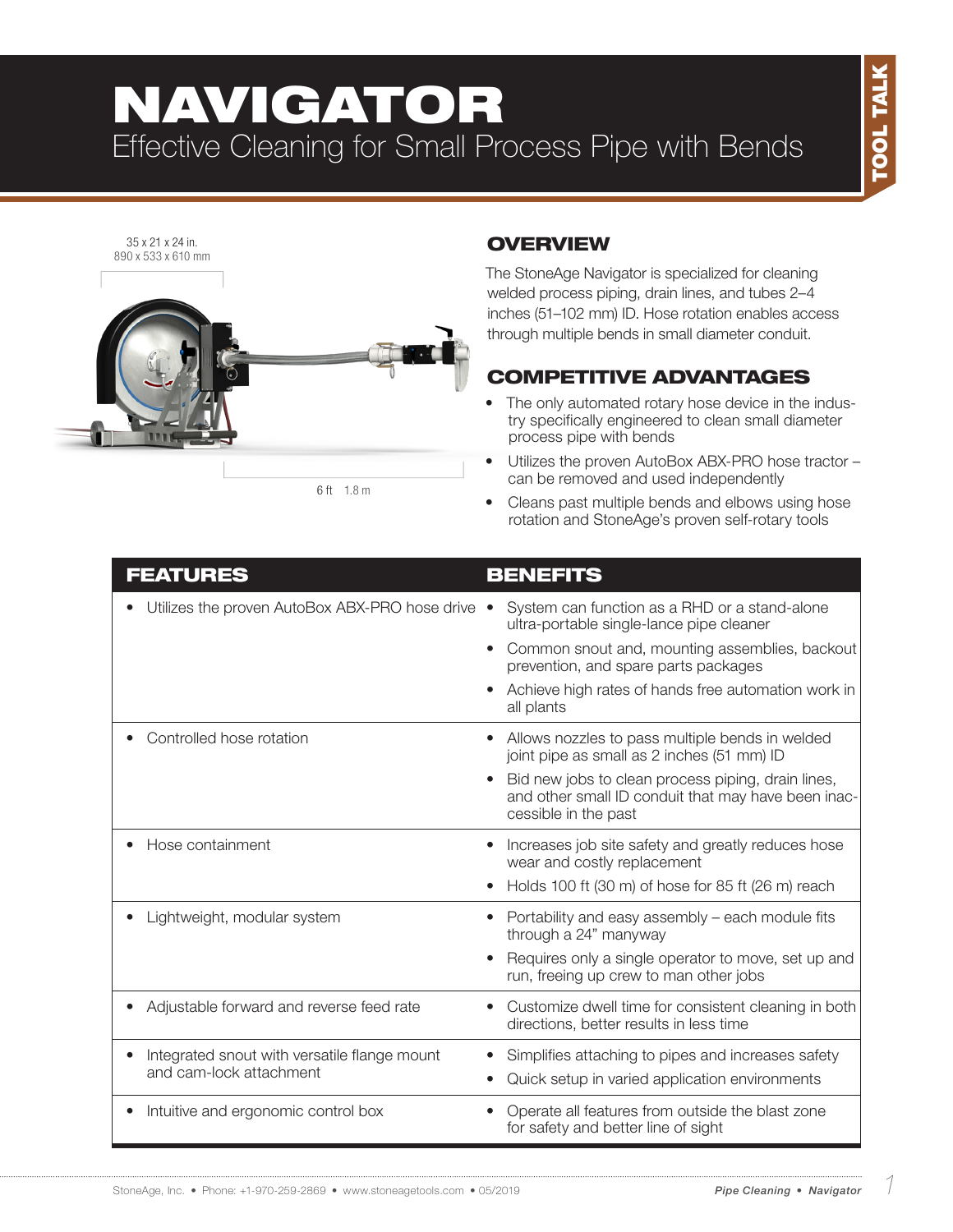

# NAVIGATOR CONFIGURATION

#### CONSIDERATIONS

- Do you already own an AutoBox ABX-PRO hose tractor? The ABX-PRO can be upgraded to the full Navigator system with the NAV-170-PKG upgrade kit. See the configuration section on the following pages for package details.
- What size hose are you using? Collet size will be determined by hose size.
- Does the pipe have a flange? If no flange, a strap mount will be required to mount the system. If using a strap mount, a splash plate may also be required.

#### ADDITIONAL INFORMATION

- 4-wrap hose is required for use with the Navigator in applications with hose rotation for passing multiple bends. The length of hose crimp may limit the bend radius through which a tool can pass. 5/4 or 6/4 hose with shorter crimp is recommended for cleaning past elbows.
- The Navigator is designed to work with smooth, welded joint elbows. Threaded connections have inherent irregularities that disrupt the traversal of a rotary tool through the line.
- Feed rate is a function of 1) pipe size, 2) number of elbows, 3) desired level of cleanliness. **Speeds no** greater than 14 in/sec (356 mm/sec) are recommended for cleaning pipes with elbows.
- Use tools with right-hand thread for additional safety the rotation of the device will correlate with tightening the tool in case of resistance in the pipe.
- The Navigator is well suited for Beetle and 2" Badger tools.

#### TOOL SPECIFICATIONS

| <b>MODEL</b>            | <b>NAV-100</b>                                    |  |  |
|-------------------------|---------------------------------------------------|--|--|
| <b>Pipe Size</b>        | $2-4$ in. $51-102$ mm                             |  |  |
| Hose Size*              | 4/4, 5/4, 6/4                                     |  |  |
| <b>Feed Rate</b>        | 1.0-32 in/sec 25-813 mm/s                         |  |  |
| <b>Hose Capacity</b>    | Storage: 100 ft 30 m<br>Reach: 85 ft 26 m         |  |  |
| <b>Maximum Pressure</b> | 20k psi 1400 bar                                  |  |  |
| <b>Inlet Connection</b> | 3/4 MP (MP12)                                     |  |  |
| <b>Dimensions</b>       | 35 in. x 21 in. x 24 in.<br>89 cm x 53 cm x 61 cm |  |  |
| <b>Snout Length</b>     | 72 in. 182 cm                                     |  |  |
| <b>Snout Diameter</b>   | 2 in. 51 mm                                       |  |  |
| Weight                  | 85 lb 38.5 kg                                     |  |  |

\*4-wrap hose required

*Visit our website for tool resources including operation and maintenance videos:* 

WWW.STONEAGETOOLS.COM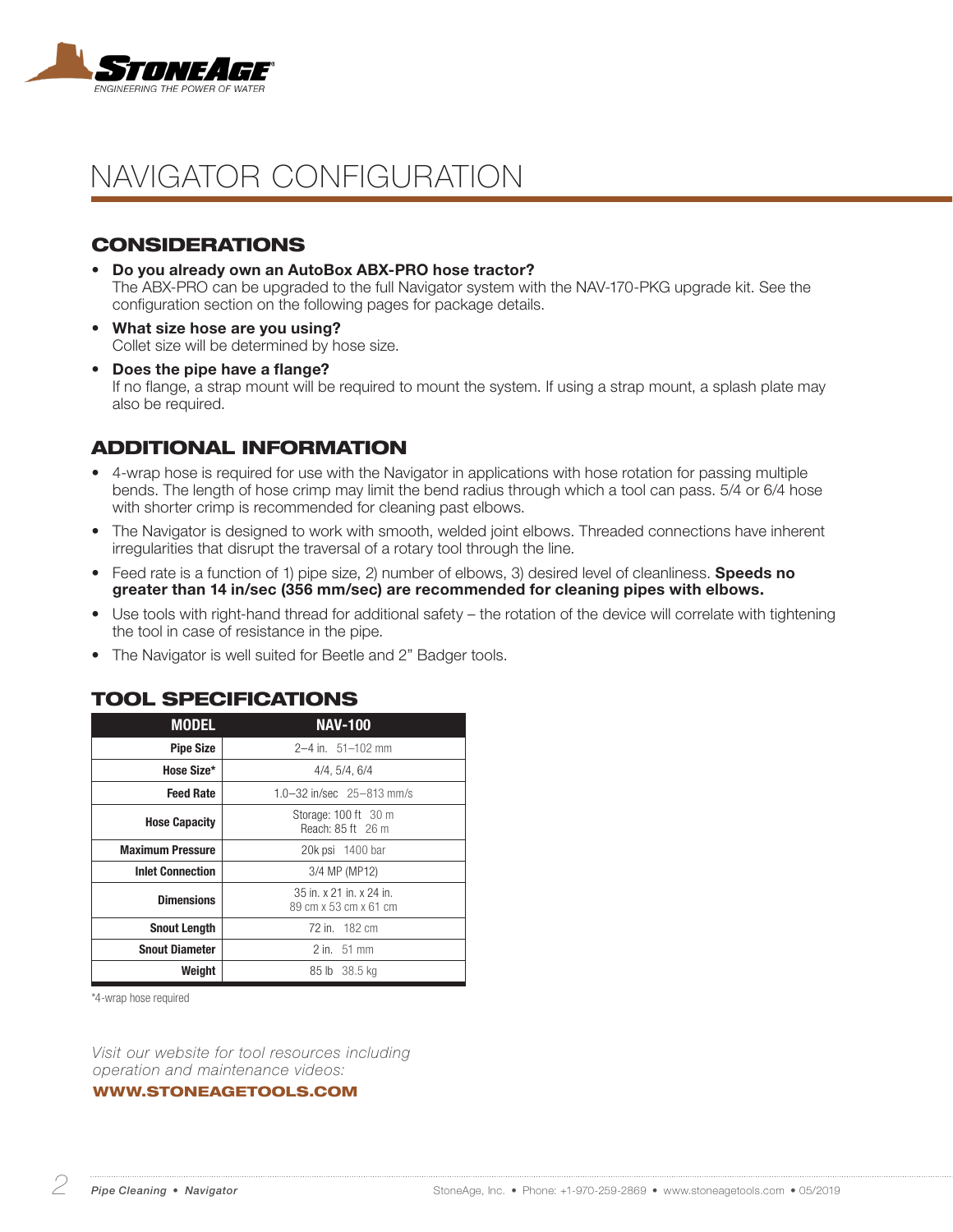

### ORDERING THE PACKAGE

StoneAge offers a preconfigured Navigator base package that can be ordered in a single Part ID:

| <b>PACKAGE PART ID</b> | <b>PACKAGE CONTENTS</b>                             |  |
|------------------------|-----------------------------------------------------|--|
|                        | 1 x NAV-100 Navigator assembly                      |  |
|                        | 1 x BOP 010-2-4-QTR Quarter plate assembly, 2-4in   |  |
|                        | 1 x BOP 030 Collet Block Assy                       |  |
|                        | 1 x <b>BOP 081-6</b> Tube, Snout, SS, 6in           |  |
|                        | 1 x <b>BOP 084</b> Tube, Snout, Alum, 1.75 x 1.25   |  |
| <b>NAV-100-PKG</b>     | 1 x <b>BOP 085</b> Hose Coupling, Alum, 1.25 NPT    |  |
|                        | 1 x BOP 090 Snout, Corrugated, 1.25 Camlocks        |  |
|                        | 1 x <b>ABX-PRO</b> AutoBox ABX-PRO tractor assembly |  |
|                        | 1 x PRO 174-46-K 0.46" Roller Kit                   |  |
|                        | 1 x FF 121-XXX* Hose stop collet                    |  |
|                        | 1 x <b>CB-NAV</b> Control box                       |  |

\*Specify collet size based on hose

Current owners of AutoBox ABX-PRO hose tractors can upgrade to the full Navigator with the upgrade package:

| I PACKAGE PART ID ' | <b>PACKAGE CONTENTS</b>                                   |
|---------------------|-----------------------------------------------------------|
| NAV-170-PKG         | 1 x <b>NAV-170</b> Navigator Base and Drum Assembly Only* |
|                     | 1 x FF 121-XXX** Hose stop collet                         |
|                     | 1 x <b>CB-NAV</b> Control box                             |

\*Requires ownership of an ABX-PRO, Snout and Flange Mount \*\*Specify collet size based on hose

Optional items can be ordered separately.